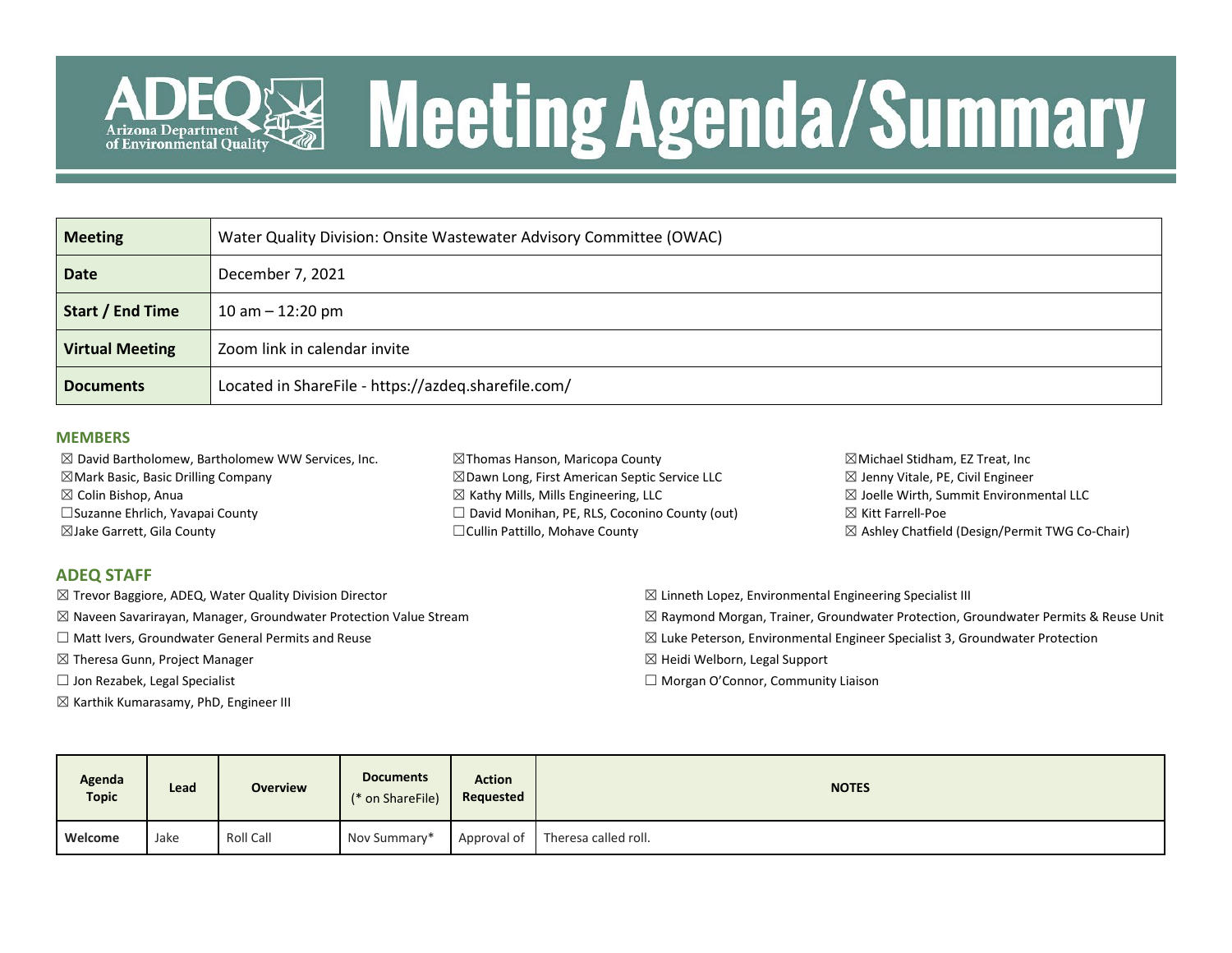

# ADEQ<sup>E</sup> Meeting Agenda/Summary

| $(5 \text{ mins})$                                              | Garrett,<br>Chair                        | <b>Meeting Notes</b><br>Review Agenda<br><b>Review Ground</b><br>Rules                                                                                                                                             | Dec Agenda*<br>Ground Rules* | <b>Notes</b>                         | No comments on meeting notes. Kitt moved to accept and Dave B seconded the motion. Notes approved.                                                                                                                                                                                                                                                                                                                                                                                                                                                                                                                                                                                                                                                                                                                                                                                                                                                                                                                                                                                                                                                                                                                                                                                                                                                                                                                                                                                                                                                                                                                                                                                                                                                                                                                                                                                                                                                                                                                                                                                                                                                                                                                                                                                                                                                                                                                                                                                        |  |  |  |  |
|-----------------------------------------------------------------|------------------------------------------|--------------------------------------------------------------------------------------------------------------------------------------------------------------------------------------------------------------------|------------------------------|--------------------------------------|-------------------------------------------------------------------------------------------------------------------------------------------------------------------------------------------------------------------------------------------------------------------------------------------------------------------------------------------------------------------------------------------------------------------------------------------------------------------------------------------------------------------------------------------------------------------------------------------------------------------------------------------------------------------------------------------------------------------------------------------------------------------------------------------------------------------------------------------------------------------------------------------------------------------------------------------------------------------------------------------------------------------------------------------------------------------------------------------------------------------------------------------------------------------------------------------------------------------------------------------------------------------------------------------------------------------------------------------------------------------------------------------------------------------------------------------------------------------------------------------------------------------------------------------------------------------------------------------------------------------------------------------------------------------------------------------------------------------------------------------------------------------------------------------------------------------------------------------------------------------------------------------------------------------------------------------------------------------------------------------------------------------------------------------------------------------------------------------------------------------------------------------------------------------------------------------------------------------------------------------------------------------------------------------------------------------------------------------------------------------------------------------------------------------------------------------------------------------------------------------|--|--|--|--|
| Phase 1<br><b>Draft Rule</b><br>Language<br>$(40 \text{ mins})$ | Heidi<br>Welborn,<br>Legal<br>Specialist | Feedback from<br><b>OWAC</b> members<br>on Phase 1 rule<br>changes.<br>Discussion of the<br>comments<br>received from<br>members<br>regarding phase 1<br>draft language<br>and ADEQ's<br>proposed path<br>forward. |                              | For<br>Discussion<br>and<br>Feedback | Heidi reviewed the comments received on the draft rule language and the proposed changes which ADEQ<br>has determined should be removed from the phase 1 rule.<br>Member discussion:<br>Send comments on issues which are being moved to phase 2 to the work groups.<br>$\bullet$<br>Need to have a review and discussion of Table 1 during phase 2.<br>O Table 1 should be reviewed and updated, including a column for BOD5 pounds. Commercial<br>designs, especially, need to be designed for hydraulic load and organic load<br>o Values came from the 1960 UPC<br>o Usually the smaller the population served, the higher the peaking factor that is required due to less<br>ability to address surges.<br>Need to remove statement that onsite systems are for use when sewer is not available (page 2 of the<br>preamble)<br>o Connecting to sewer when available is an old paradigm when EPA would fund sewer for<br>communities. Not enough money to sewer everything and EPA recognizes onsite/decentralized as<br>permanent infrastructure<br>o It is not a fact that onsite systems are the waiting area for big pipes.<br>O Need words that will take us into the future<br>o To be the best in the nation we need to address the relationship.<br>o Need to fix the semantics in phase 2 not in phase 1<br>O Will need to have conversation with ADEQ in the future about the onsite wastewater systems<br>versus sewers<br>o Collection systems are allowed to leak up to 10% of their flow!! This is sewage allowed to go into<br>the environment untreated and there is evidence that soil is a better treatment media for the<br>emerging contaminants which can be directly discharged to a waterway<br>O A treatment plant may discharge millions of gallons at a time versus an onsite system<br>o Perhaps the right question is what solutions are we going to implement going forward to solve the<br>water paradigm. The old paradigms lack vision, creativity, and flexibility to ensure we are able to<br>use water over and over and over in order to sustain the population<br>o Centralized treatment does not address adequately the return of water back to the groundwater<br>One thing we should look at moving forward is finding a solution to dispose of septage if wastewater<br>treatment plants do not have capacity to provide service to pumpers.<br>o this is an issue that needs to be addressed by the O&M group (Dave's group) pumping tanks |  |  |  |  |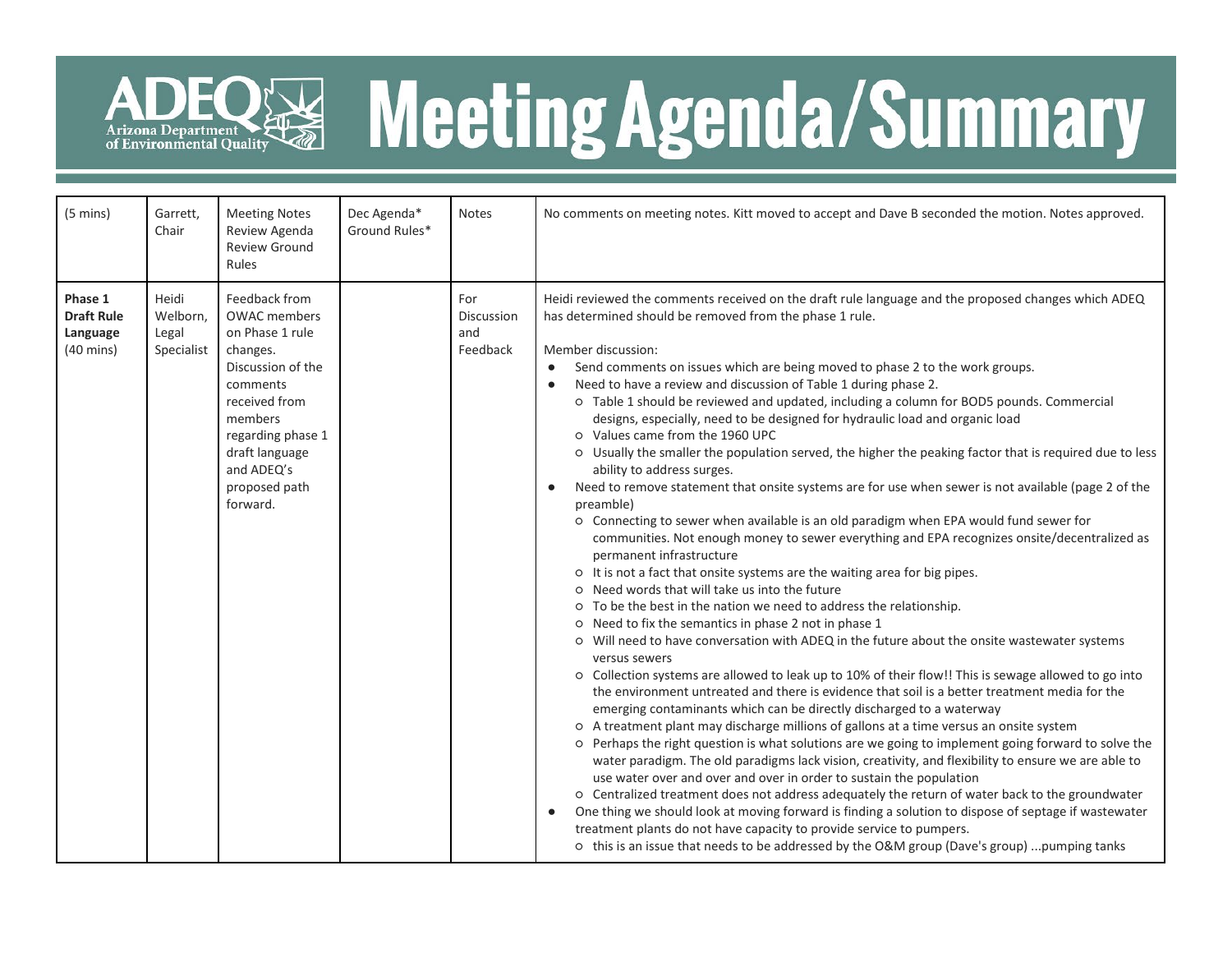

## ADEQ<sup>E</sup> Meeting Agenda/Summary

|                                                                             |                      |                                                                                                                                                                          |                          | every 3 to 5 yrs. will not fly in many rural areas, the local WWTP don't have the capacity<br>Consider taking out of the preamble discussion references to 4.01 E301 (page 3 of the preamble)<br>$\bullet$<br>In the preamble it states that reuse is not allowed in general permits - previous ADEQ presentation<br>$\bullet$<br>states there are general permits which allow reuse<br>Centralized returning to GW seems to assume that the water originated as GW, which is not<br>$\bullet$<br>necessarily the case, so help me understand why that is important<br>Because there are many areas in the state where water is withdrawn from GW and there needs to be<br>$\bullet$<br>a regional approach to return good quality water back to the aquifer. I realize that not all of the state<br>has this situation.<br>There is active subsidence in Arizona right now.<br>$\bullet$<br>Yes, but it is specific to specific areas, and it would be better to identify those areas on a map than<br>generalize it's a need for the whole state, it also negates the role of agriculture and ag pumping with<br>regard to subsistence<br>ADEQ is seeking information on toilet types that do not have a liquid stream:<br>Dry toilets (liquid waste collection) in the tiny homes (Nature Head) are different than compost.<br>Also, there are incinerating toilets. Some are designed to evaporate the liquid.                                                                                                                                        |
|-----------------------------------------------------------------------------|----------------------|--------------------------------------------------------------------------------------------------------------------------------------------------------------------------|--------------------------|-----------------------------------------------------------------------------------------------------------------------------------------------------------------------------------------------------------------------------------------------------------------------------------------------------------------------------------------------------------------------------------------------------------------------------------------------------------------------------------------------------------------------------------------------------------------------------------------------------------------------------------------------------------------------------------------------------------------------------------------------------------------------------------------------------------------------------------------------------------------------------------------------------------------------------------------------------------------------------------------------------------------------------------------------------------------------------------------------------------------------------------------------------------------------------------------------------------------------------------------------------------------------------------------------------------------------------------------------------------------------------------------------------------------------------------------------------------------------------------------------------------------------------------------------------------|
| <b>Technical</b><br>Work<br>Groups<br><b>Reports</b><br>$(45 \text{ mins})$ | <b>TWG</b><br>Chairs | • O&M: Dave B<br>$\bullet$ 1.09: Jake<br>• Design/Permitti<br>ng: David<br>M/Ashley<br>• Future State:<br>Colin<br>• PPL: Joelle<br>• Training/Certific<br>ation: Cullin | <b>Status</b><br>Reports | O&M: Dave reported the team is completing the flow charts and they have coordinated with training and<br>certification. They are working on wrapping up the future state.<br>D&P: Ashley reported the work group is beginning to discuss sub-group issues which have cross-over.<br>During the meeting tomorrow will discuss items for discussion at the Feb meeting. Priority crossover issues:<br>Potential treatment levels and parameters; cumulative flows, SARs, 4.23 permits. Looking for where the<br>septic tank numbers came from; developed from research conducted by Colin and Ed Swanson. Also<br>looking for direction regarding renewable permits and how that relates to the 4.23 subgroup.<br><b>Member Comments:</b><br>It is important that we keep track of the source of the numbers for future reference.<br>$\bullet$<br>We don't need to reinvent the wheel on the effluent numbers.<br>Each group should seek information from OWAC and members will assist in getting that<br>information<br>Future State: Colin reported the last meeting was on November 30 and are looking for areas where<br>OWWTF reuse would be useful in various parts of the state. Is there opportunity for allowing reuse under<br>the current rule such as subsurface landscaping irrigation. Received mixed messages if this would be<br>allowed under current rule. On Feb 2 AzWORA will have a training session to focus on the 5 pillars of water<br>reuse, what are the parameters for the future, and a group doing a P3 with a municipality. |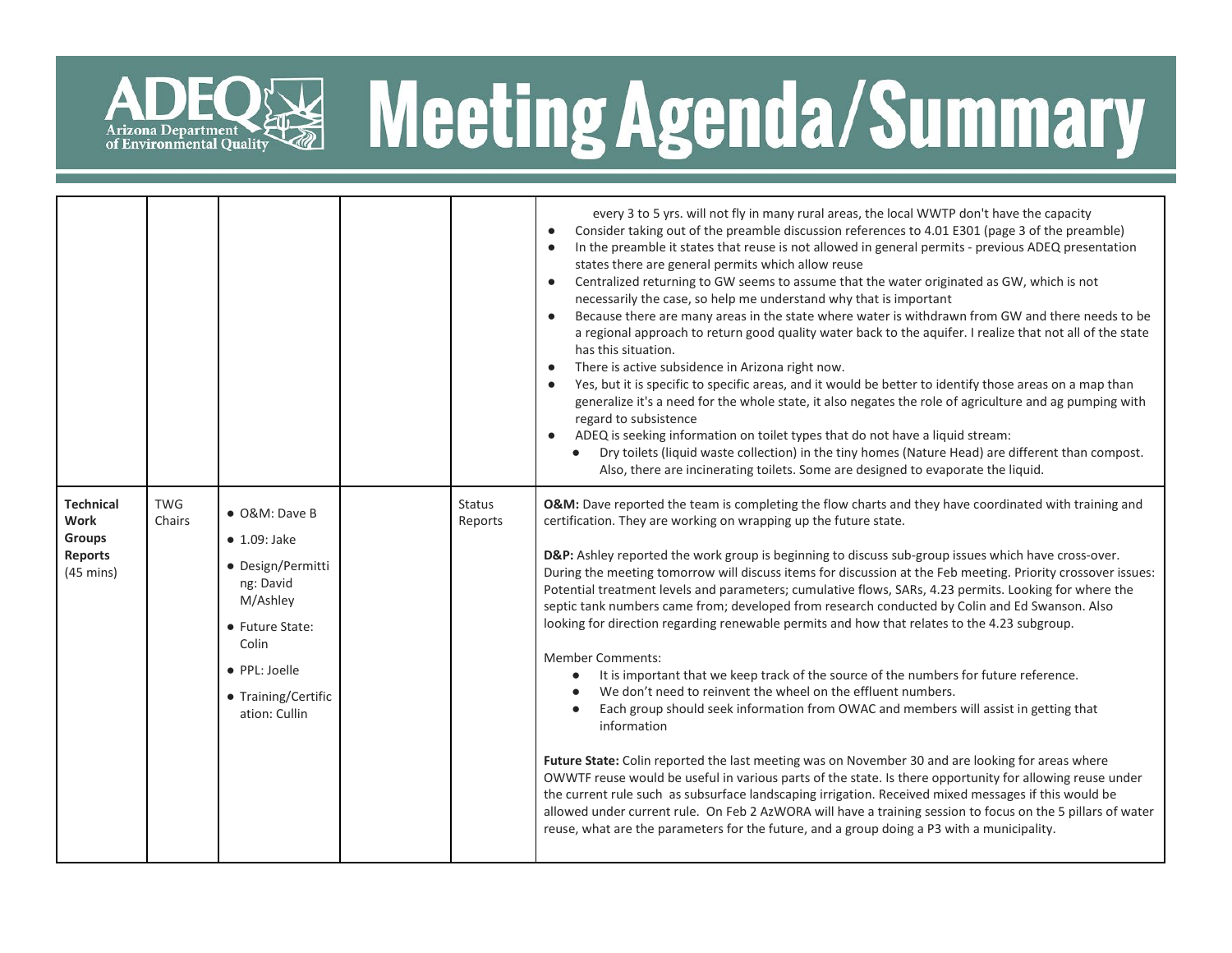

# ADEQ<sup>E</sup> Meeting Agenda/Summary

|                                                     |                                        |                                                                                                                                         |                                                                                  |                                                | <b>Member Comments:</b><br>How can we get the gray water rules back under the onsite rules<br>$\bullet$<br>PPL: Joelle discussed the group met yesterday and did a snapshot review of some design elements and<br>discussed the definition of typical sewage (influent) and effluent. Looking at some draft language around<br>typical sewage. Also, looking at parameters for treatment levels under a tier approach. Doing homework on<br>a risk based tier approach with treatment levels.<br><b>Member Comments:</b><br>Frustrated by the PPL process which requires an Arizona design manual but not referenced in the PPL which<br>results in the counties not allowing the design per manual. (ADEQ staff is currently working on how to<br>implement this recommendation.)<br>T&C: Dave reported that the team reviewed the needs to know and qualifications for different grades of<br>operator/service provider; designer; installer; and soil inspector. Some in the industry may need to be<br>recertified for the higher levels and the group discussed the transition into the new program. Current NOT<br>inspectors may be impacted by the changes and need to be considered.<br><b>Member Comments:</b><br>Engineers have a body which regulates the certification but does not exist with registered sanitarians. For<br>every level there has to be a body to hold people accountable.<br>Maybe other organizations that have run certifications with high turnover of employees.<br>1.09: Jake reported the team met and reorganized and made assignments. Discussed systems where<br>replacements can not meet current criteria and types of 1.09s currently in the ground. The group is<br>preparing for the paper for the February meeting. |
|-----------------------------------------------------|----------------------------------------|-----------------------------------------------------------------------------------------------------------------------------------------|----------------------------------------------------------------------------------|------------------------------------------------|--------------------------------------------------------------------------------------------------------------------------------------------------------------------------------------------------------------------------------------------------------------------------------------------------------------------------------------------------------------------------------------------------------------------------------------------------------------------------------------------------------------------------------------------------------------------------------------------------------------------------------------------------------------------------------------------------------------------------------------------------------------------------------------------------------------------------------------------------------------------------------------------------------------------------------------------------------------------------------------------------------------------------------------------------------------------------------------------------------------------------------------------------------------------------------------------------------------------------------------------------------------------------------------------------------------------------------------------------------------------------------------------------------------------------------------------------------------------------------------------------------------------------------------------------------------------------------------------------------------------------------------------------------------------------------------------------------------------------------------------------------------------|
| Guiding<br><b>Principles</b><br>$(20 \text{ mins})$ | Theresa<br>Gunn,<br>Project<br>Manager | Review the<br><b>Guiding Principles</b><br>in the 5-year plan<br>which will be used<br>as the principles<br>for the Phase 2<br>changes. | https://static.az<br>deg.gov/wqd/ru<br>lemaking/onsite<br>/5yr-plan-<br>owwt.pdf | Consensus<br>agreement<br>on the<br>principles | <b>Potential New Guiding Principles:</b><br>Consider impacts from environmental resilience (drought) - recent weather events have impacts<br>to groundwater<br>Subsidence; recharge; nitrates from farming - how do other factors play a role in the groundwater<br>$\bullet$<br>and regulation of onsite systems?                                                                                                                                                                                                                                                                                                                                                                                                                                                                                                                                                                                                                                                                                                                                                                                                                                                                                                                                                                                                                                                                                                                                                                                                                                                                                                                                                                                                                                                 |
| February<br><b>Joint TWG</b><br><b>Meeting</b>      | Theresa<br>Gunn,<br>Project            | Identification of<br>the key elements<br>which need to be                                                                               |                                                                                  | For<br><b>Discussion</b>                       | <b>Expected Outcomes:</b><br>Coordination on key issues-type of treatment; setbacks; permits; etc.<br>Afraid we are going to get into the weeds; group presentations and then a way to give their                                                                                                                                                                                                                                                                                                                                                                                                                                                                                                                                                                                                                                                                                                                                                                                                                                                                                                                                                                                                                                                                                                                                                                                                                                                                                                                                                                                                                                                                                                                                                                  |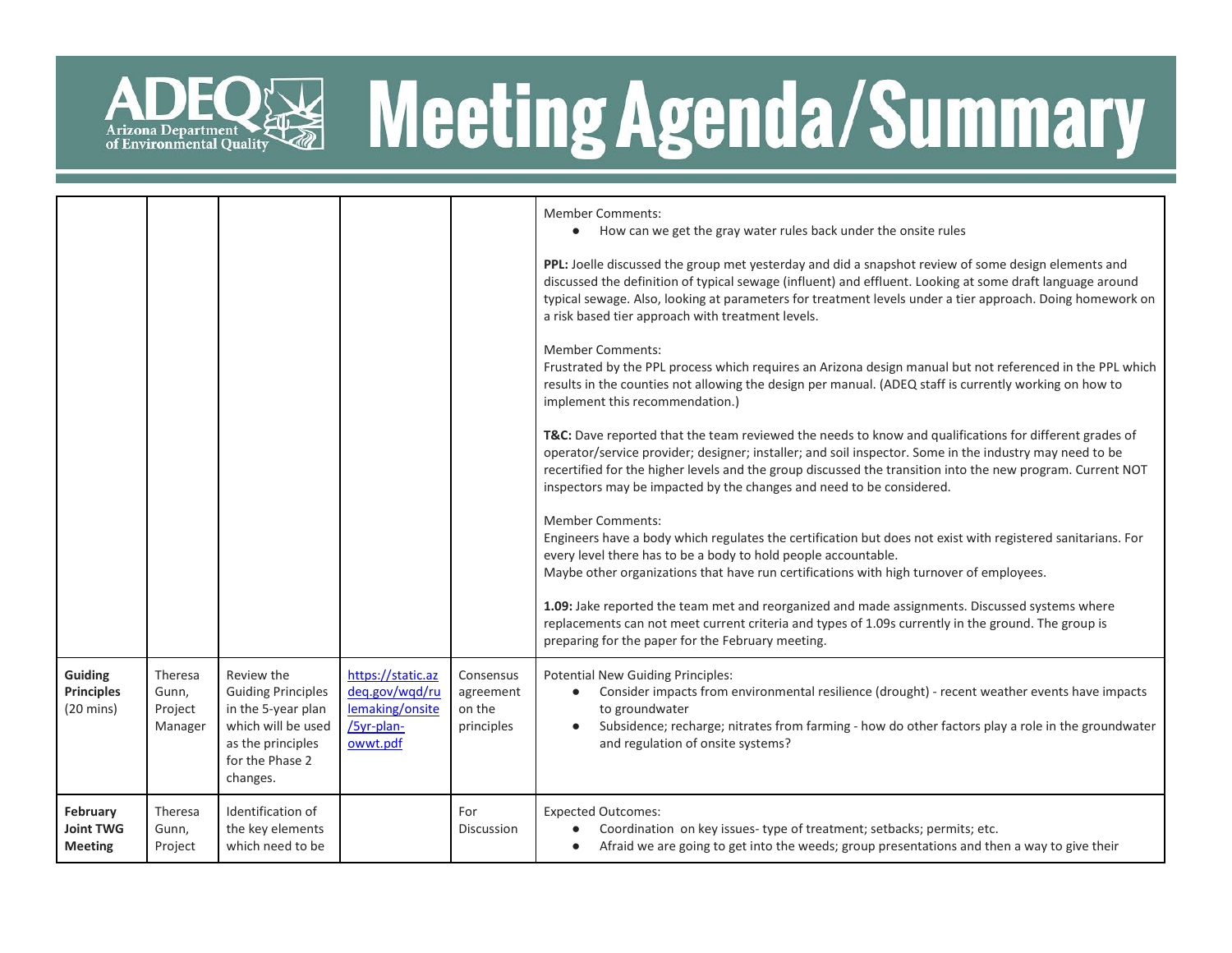

## R& Meeting Agenda/Summary

| $(15 \text{ mins})$                                            | Manager                                | the focus of the<br>working session.               |                    |                            | pro/con/comments and then the TWG goes back to work on the key elements<br>Speak for 5 minutes on what group has done; identify intersection with another work group and<br>$\bullet$<br>then come back and revisit the ideas that cross over after all presentations are done<br>Can we have an understanding of what is phase 2 and future state - all TWGs working on phase 2<br>and expect to be included in phase 2 - can bookmark those we think are future issues.<br>Every TWG needs to identify the key elements<br>Potential structure for the rule - Have the TWG chairs outline the initial structure to organize the<br>key topics<br>Each TWG - a statement of problems that need to be addressed<br>Sub groups are trying to answer the questions<br><b>Member Comments:</b><br>Tier approach may be over complicating the program and not sure modeling Arizona after states<br>$\bullet$<br>with more water<br>Not sure on board with risk based, tier approach<br>Tiered approach may simplify the process and allows for streamlining PPL<br>Have the rule structure discussion in the January OWAC meeting with the TWG papers<br>Should have blend of prescription and risk based and this may be a way to incorporate that into a<br>tier approach<br>Don't get too much into the weeds until after the February meeting |  |  |
|----------------------------------------------------------------|----------------------------------------|----------------------------------------------------|--------------------|----------------------------|------------------------------------------------------------------------------------------------------------------------------------------------------------------------------------------------------------------------------------------------------------------------------------------------------------------------------------------------------------------------------------------------------------------------------------------------------------------------------------------------------------------------------------------------------------------------------------------------------------------------------------------------------------------------------------------------------------------------------------------------------------------------------------------------------------------------------------------------------------------------------------------------------------------------------------------------------------------------------------------------------------------------------------------------------------------------------------------------------------------------------------------------------------------------------------------------------------------------------------------------------------------------------------------------------------------------------------------------|--|--|
| Program<br><b>Updates</b><br>$(10 \text{ mins})$               | Theresa<br>and<br>Naveen               | An update of the<br>other initiatives<br>underway. |                    | For<br>Information<br>Only | Theresa reported that there are two SPS approved and will be distributed soon: ASTM and COC signature.<br>She also provided an update on the onsite sampling and monitoring program and the GIS mapping project.<br>Naveen reported ADEQ is contacting manufacturers to discuss the impact of a reset on the PPL<br>certifications. ADEQ will try to have the final decision by December 14, the next PPL meeting. Question was<br>asked if ADEQ was going to refund the costs of the PPLs and the damage to the marketplace. Original intent<br>was each technology was with a category.                                                                                                                                                                                                                                                                                                                                                                                                                                                                                                                                                                                                                                                                                                                                                      |  |  |
| <b>Review New</b><br><b>Action Items</b><br>$(5 \text{ mins})$ | Theresa<br>Gunn,<br>Project<br>Manager | New Action Items<br>2022 OWAC<br>Roster            | <b>Action Plan</b> | For<br>Information<br>Only | Theresa informed the team that we received 7 applications for the 3 open OWAC seats. Jake and ADEQ will<br>be reviewing them and the new members will be seated at the January meeting. The team reviewed and<br>updated the list of action items.                                                                                                                                                                                                                                                                                                                                                                                                                                                                                                                                                                                                                                                                                                                                                                                                                                                                                                                                                                                                                                                                                             |  |  |
| Adjourn                                                        | Jake<br>Garrett.<br>Chair              |                                                    |                    |                            | Jake asked the members to support moving the phase 1 rule package forward regardless of the final<br>changes.                                                                                                                                                                                                                                                                                                                                                                                                                                                                                                                                                                                                                                                                                                                                                                                                                                                                                                                                                                                                                                                                                                                                                                                                                                  |  |  |